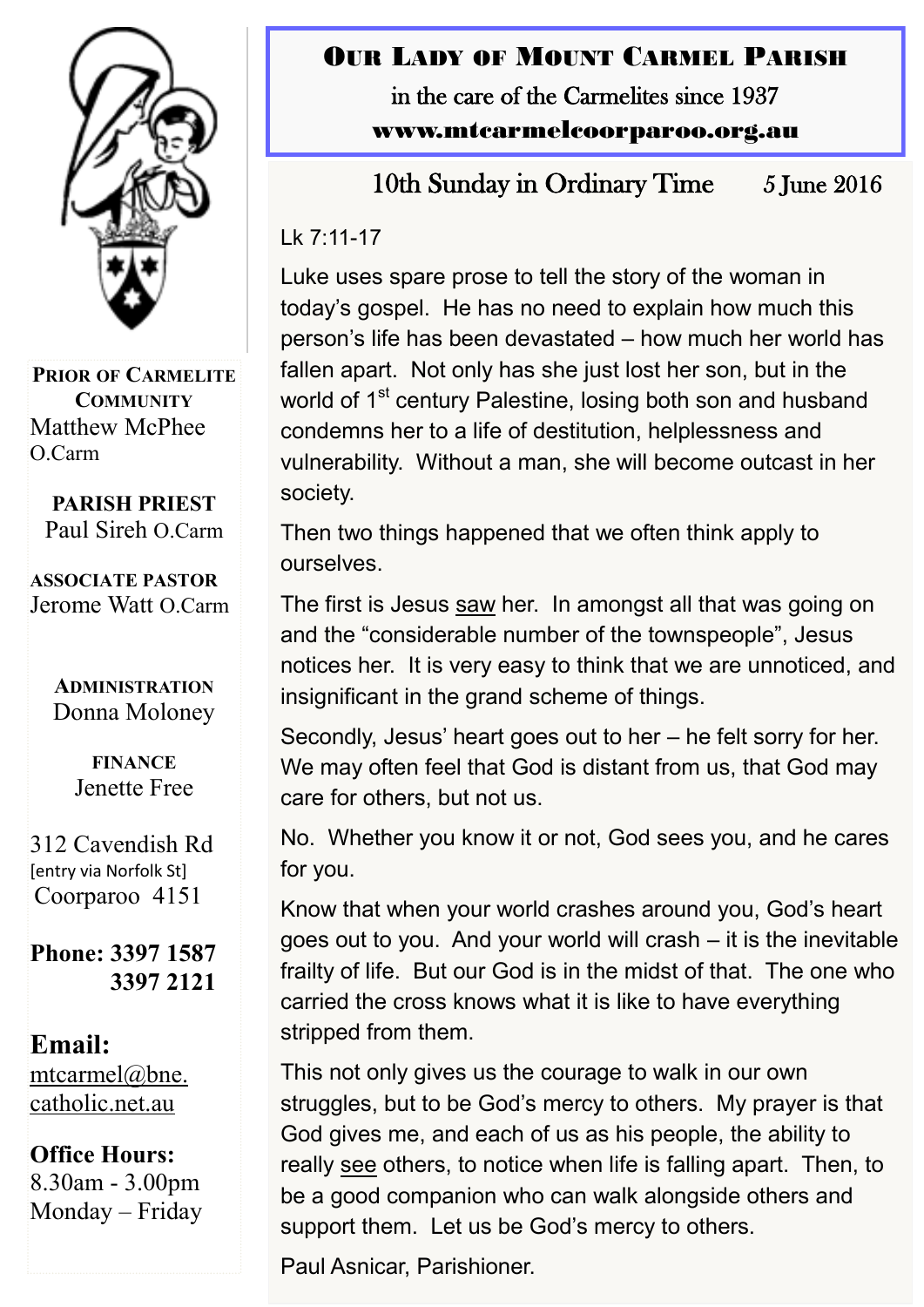## PARISH MASS TIMES

 Weekends: Saturday Vigil: 6pm Sunday: 8.30am & 5.30pm

Weekdays: Monday to Saturday 9am *A Mass of Anointing is held on the first Wednesday of every month at 10am followed by morning tea.*

> Reconciliation: Saturdays 9.30am – 10am



Rosary: Mondays – after 9am Mass



**BAPTISMS**— This weekend we welcome into our Catholic Community the following children:

I baptize you in the name<br>of the Father and of the son<br>oond of the floly Spirit

 **Portia Villani, Rocco Villani, Alexandra Pain, Frances Corney**

**Confirmation Practice** will be held this **Monday 6th June at 3:20pm** for those

**………………………………………**



being Confirmed on Wednesday 8th June.

*Please keep our Confirmation children in your prayers*

Next Sunday's Readings: 12th June **Year C 11th Sunday in Ordinary Time**

**2 Sam 12:7-10,13; Gal 2:16,19-21;**

**Gospel: Lk 7:36-8:3**

# Mercy Door



*Pope Francis opening the Mercy Door at the Vatican.*

Our Lady of Mt Carmel has joined with The Vatican and Churches across the world in having a **"Mercy Door'** at the entrance to their church this year, the Jubilee Year of Mercy.

Have you taken the opportunity yet to enter or exit through our Mercy Door ? (*the far right door as you enter the church)*

After you step into the Mercy foyer, there is our 'Mercy Tree' and along the brick wall are messages and images of Christ's Mercy.

I am encouraging everyone to be open to the richness of graces at our **Mercy**  entrance and to pause for a moment and to reflect on our merciful God.

We want to see our parish **Mercy**  entrance flourishing with your prayers, thoughts, intentions (thanking God for his mercy, or asking God for his mercy in some situation in your life). Maybe you have an image of mercy in action.

Please hand your contributions to one of the Priests, or into the office, or drop it into our mailbox on Norfolk Street.

*You can put your name to it, or keep it anonymous.*

As parishioners this is your door and we eagerly await your contributions.

Fr Paul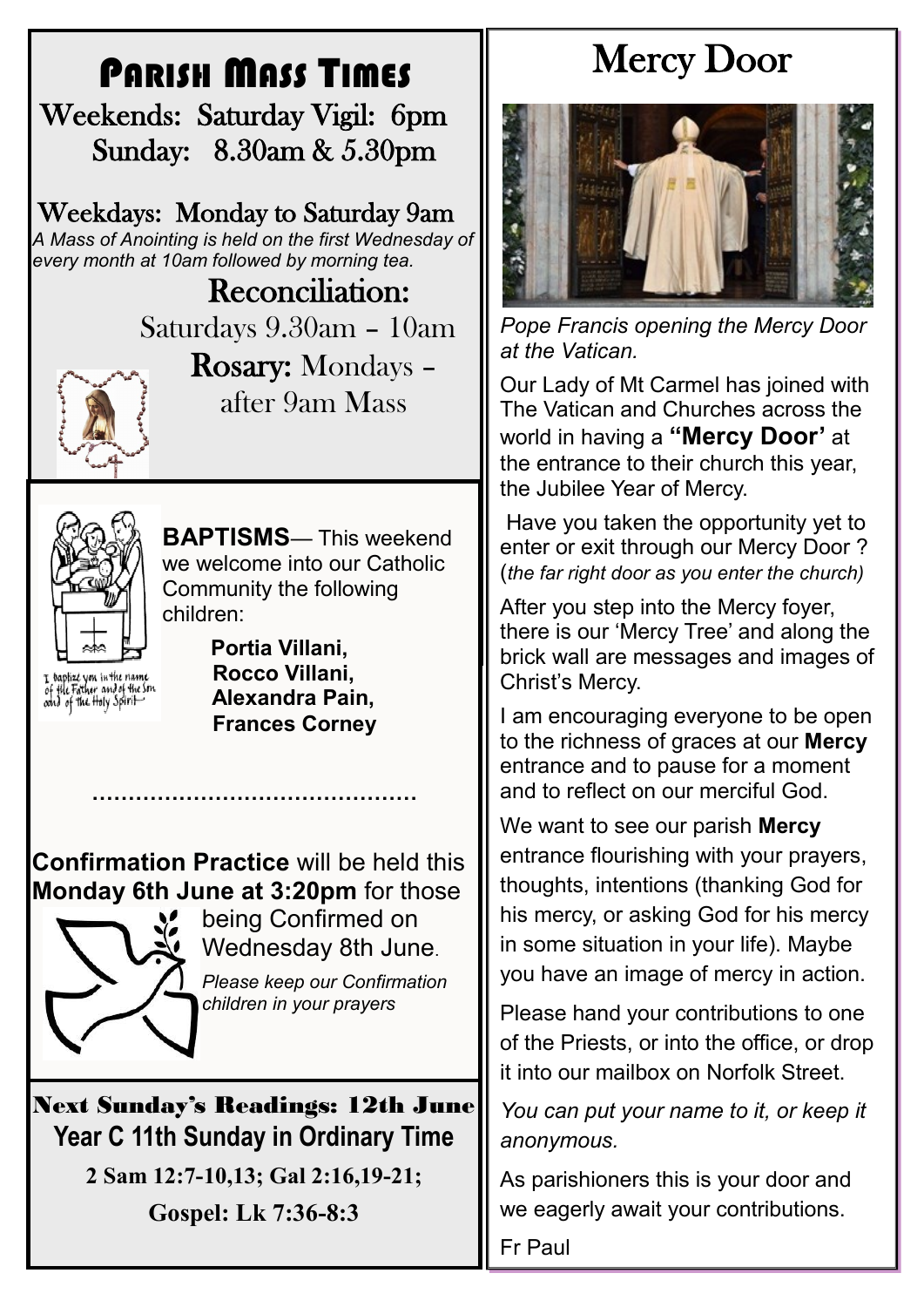# round and Abe

#### **Archbishop Mark as part of panel on ABC SUNDAY NIGHTS -**

The current election is underwhelming the population for another month but this past Sunday night Archbishop Mark was invited on as a round table panellist with John Cleary on the Sunday nights program. The podcast on the topic "How Real is the Trust Deficit in our Modern Democracies?" is able to listened to at the following link: <http://www.abc.net.au/sundaynights/stories/s4471555.htm>

………………………………………………………………………………………….

**Position: Villanova College** is seeking expressions of interest for a part time **Housekeeper for the Augustinian Priory**

Duties will include cleaning, ironing and washing. On offer is a 12 month contract, 4 hours per day between 8am-12noon, 5 days per week. Email: villa@vnc.qld.edu.au, attention Fr Peter Wieneke.

………………………………………………………………………………….

The **Preserves Stall** for the **Mt Carmel School Fete** is ready to accept donations of honey, jams, chutneys, sauces or any delicious goods that keep and go in a bottle! We hope to receive donations of produce in the coming weeks, so if you are willing to help out by cooking with this, I'd love to hear from you. Belinda Fritz - [belfritz@hotmail.com](mailto:belfritz@hotmail.com) - 0402356238

……………………………………………………………………………………………

**Planned Giving Envelopes:** The planned giving envelopes for 2016/17 are at the front of the church for collection. The envelopes are in numerical order Please check your number against the list on the noticeboard.

If parishioners who are currently using the envelope system wish to transfer to either the Direct Debit or Credit Card system, please take the forms that are available at the front of the church.

The Direct Debit method is preferred by the Parish as the most efficient and cost effective means of contribution by parishioners.

*Thank you for contributing through the Planned Giving Program, your generosity is appreciated.*

*Also, please collect a copy of the Parish Finance Council 2015 Report.*

**'God Willing' - #1 smash hit comedy at the 2015 Italian Film Festival**

……………………………………………………………………………………………

The Italian film **"God Willing"** is currently screening at Brisbane's Palace Barracks, Palace Centro (Valley) and Graceville Regal Twin Cinemas. After several decades of caricatured portrayals of Clergy in films, this reversal might prove a tonic for the spirits. This is a very refreshing and engaging film and well worth seeing.